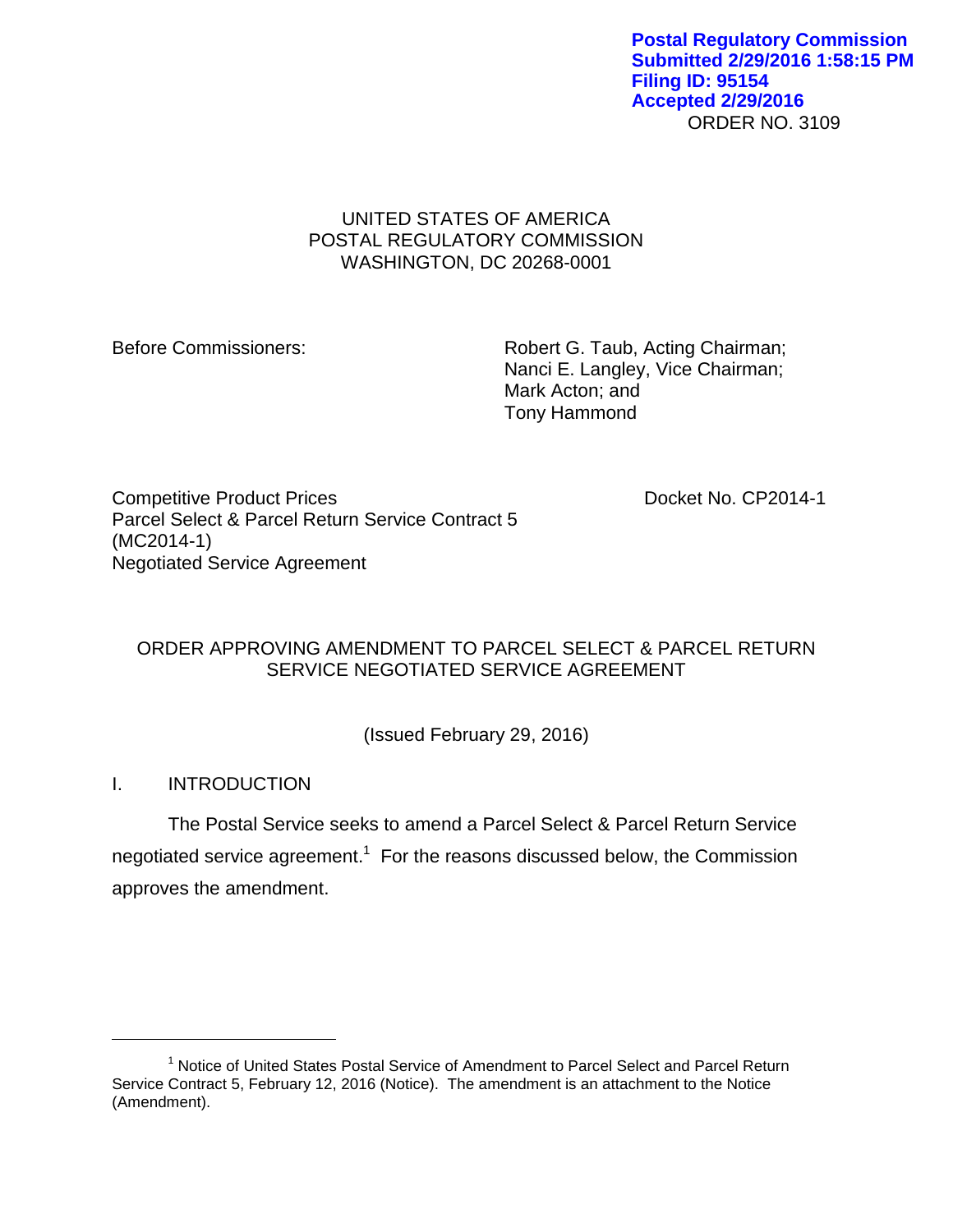$\overline{a}$ 

In Order No. 1863, the Commission approved the Parcel Select & Parcel Return Service Contract 5 negotiated service agreement (Existing Agreement). $2$  On February 12, 2016, the Postal Service filed notice that it has agreed to the Amendment to the Existing Agreement. On February 16, 2016, the Commission issued an order reopening this docket to consider the Amendment, appointing a Public Representative, and providing interested persons with an opportunity to comment.<sup>3</sup> On February 24, 2016, Chairman's Information Request No. 1 was issued. $4$  CHIR No. 1 sought information about the redaction of a product being added to the agreement. On February 26, 2016, the Postal Service filed its Response to CHIR No. 1 and indicated that the Amendment "does not specifically exclude Parcel Select Lightweight packages from the definition in § I.B., as they were excluded in the original contract language.<sup>"5</sup>

The Postal Service intends for the Amendment to become effective one business day after the date that the Commission completes its review of the Notice. Notice, Attachment A at 1. The Postal Service filed supporting financial documentation and a certified statement, as required by 39 C.F.R. § 3015.5. *Id.* The Postal Service asserts that the Amendment will not impair the ability of the contract to comply with 39 U.S.C. § 3633. Notice, Attachment B.

<sup>2</sup> *See* Docket Nos. MC2014-1 and CP2014-1, Order Adding Parcel Select & Parcel Return Service Contract 5 to the Competitive Product List, October 29, 2013 (Order No. 1863). The contract was later amended twice. *See* Order No. 2431, Order Approving Amendment to Parcel Select & Parcel Return Service Negotiated Service Agreement, April 8, 2015; Order No. 2813, Order Approving Amendment to Parcel Select & Parcel Return Service Negotiated Service Agreement, November 13, 2015.

 $3$  Order No. 3080, Notice and Order Concerning Amendment to a Parcel Select & Parcel Return Service Negotiated Service Agreement, February 16, 2016.

<sup>4</sup> Chairman's Information Request No. 1, February 24, 2016 (CHIR No. 1).

<sup>&</sup>lt;sup>5</sup> Response of the United States Postal Service to Chairman's Information Request No. 1, February 26, 2016 (Response to CHIR No. 1).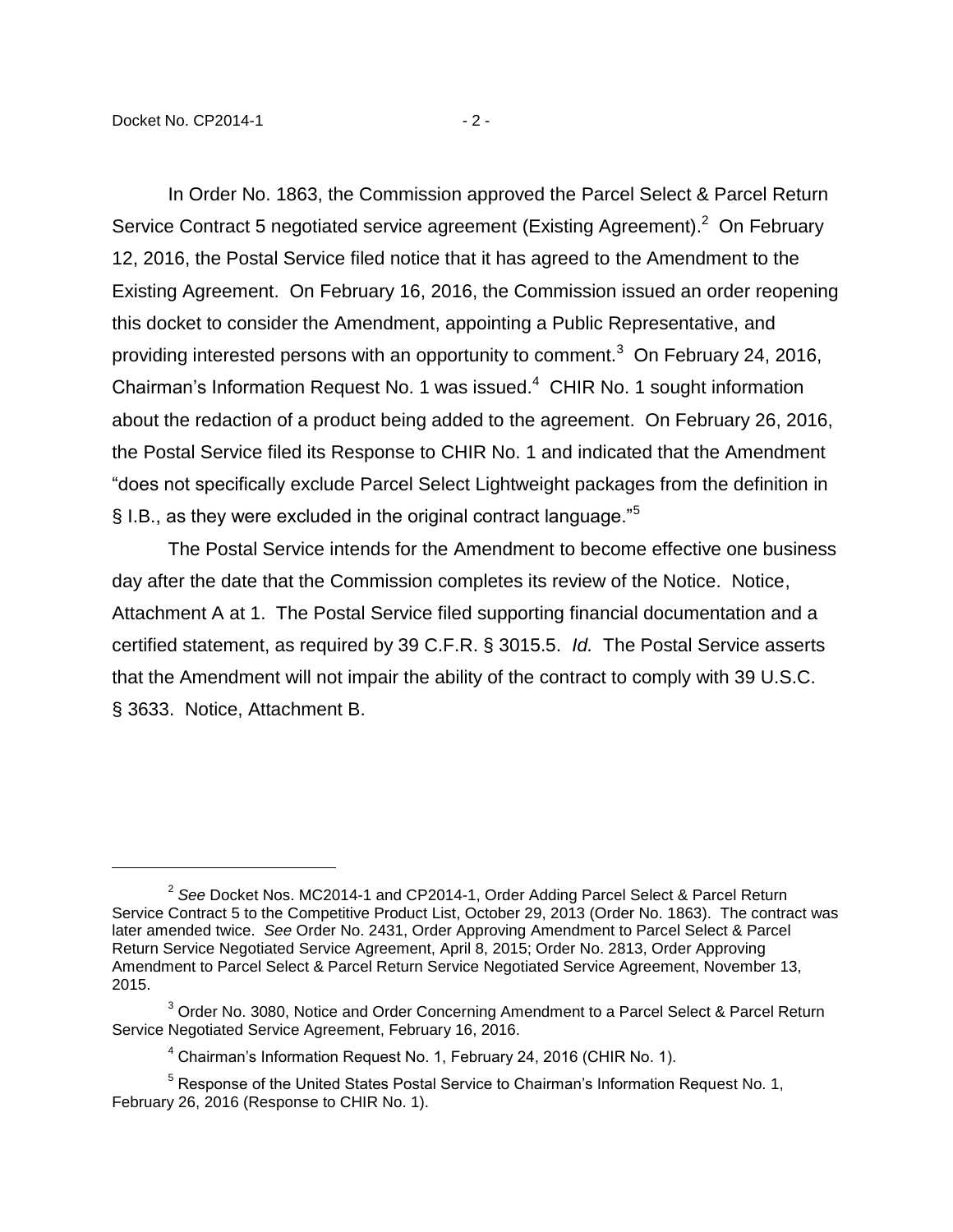#### II. COMMENTS

Comments were filed by the Public Representative.<sup>6</sup> No other person submitted comments. The Public Representative reviewed the Amendment, the Existing Agreement, and the financial model filed under seal. PR Comments at 2. Based on that review, she concludes that the Existing Agreement, as amended, should continue to generate sufficient revenue to cover costs and satisfy 39 U.S.C. § 3633(a). *Id.* at 3. She notes that the "amended contract makes changes that alter the contract and original financial model" and included "the tab: 'DDU-PSLW-Sun" in Excel file 'PS\_Amendment3\_Public.xls,' which was not present in the original filing." *Id.* at 2. She further "observes that the Postal Service has taken a conservative approach to integrating the new terms of the contract into the financial model." *Id.* As a result, she states that the "financial model is likely to overestimate the costs associated with the amended contract terms." *Id.* at 2-3. Although she concludes that the amendment should generate sufficient revenue to cover attributable costs, she "suggests that the Postal Service update[] its financial model to incorporate actual costs, prices, and volumes." *Id.* at 3.

### III. COMMISSION ANALYSIS

 $\overline{a}$ 

The Commission has reviewed the Notice, the accompanying materials filed under seal, and the comments filed by the Public Representative.

*Cost considerations.* The Commission reviews competitive product prices to ensure that each product covers its attributable costs, does not cause market dominant products to subsidize competitive products, and contributes to the Postal Service's institutional costs. 39 U.S.C. § 3633(a); 39 C.F.R. §§ 3015.5 and 3015.7. As long as the revenue generated by the product exceeds its attributable costs, the product is unlikely to reduce the contribution of competitive products as a whole or to adversely

<sup>&</sup>lt;sup>6</sup> Public Representative Comments on Postal Service Notice of Amendment to Parcel Select and Parcel Return Service Contract 5, February 23, 2016 (PR Comments).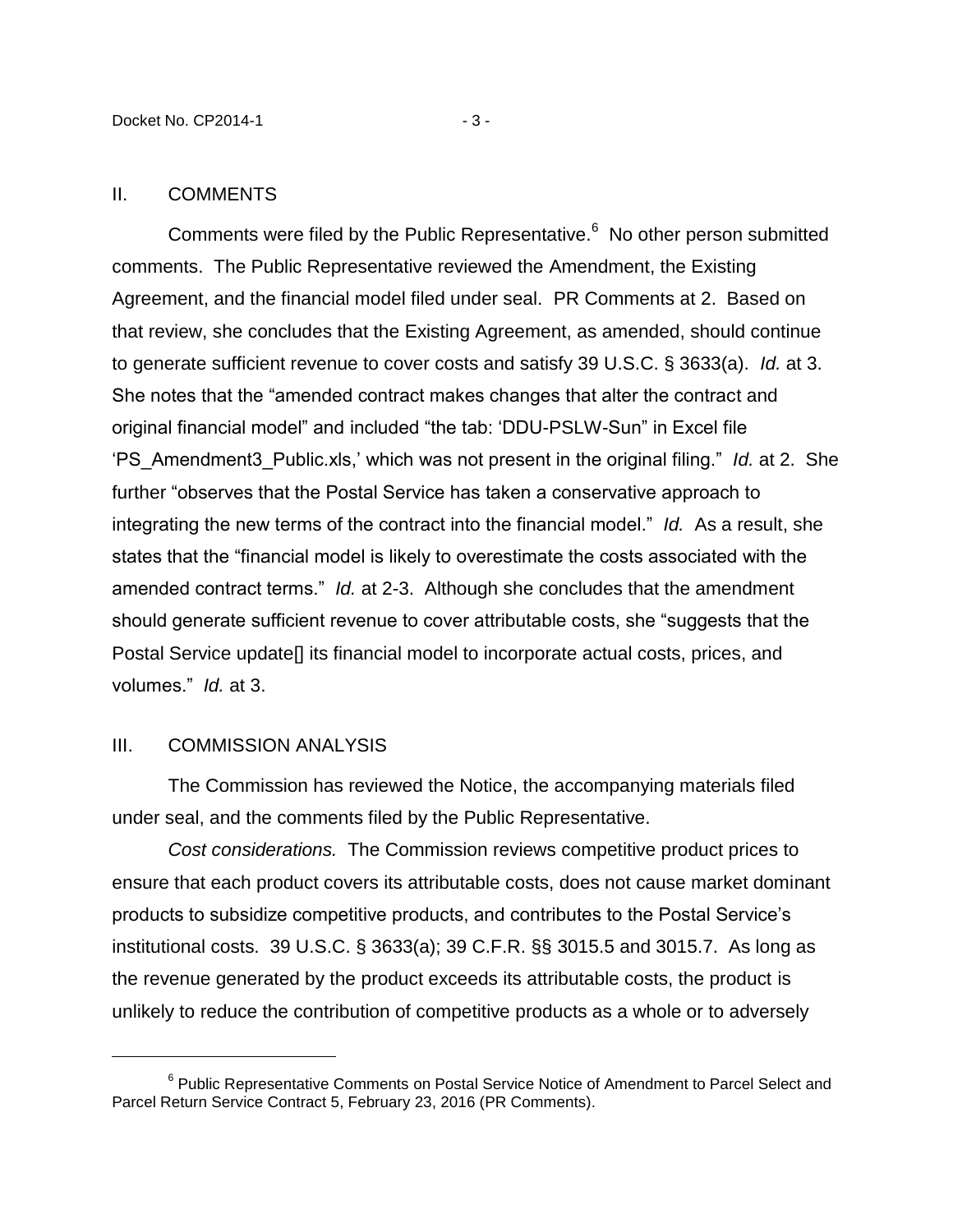$\overline{a}$ 

affect the ability of competitive products as a whole to contribute an appropriate share of institutional costs. In other words, if a product covers its attributable costs, it is likely to comply with 39 U.S.C. § 3633(a).

The Amendment seeks to add Parcel Select Lightweight packages to the existing agreement and amends various sections of the Existing Agreement.<sup>7</sup>

Based on a review of the record, the Commission finds that the Existing Agreement, as amended, should cover its attributable costs. 39 U.S.C. § 3633(a)(2). For this reason, it finds that the Existing Agreement, as amended, should not result in competitive products as a whole being subsidized by market dominant products, in accordance with 39 U.S.C. § 3633(a)(1). Similarly, it finds the amended agreement is unlikely to prevent competitive products as a whole from contributing an appropriate share of institutional costs, consistent with 39 U.S.C. § 3633(a)(3). *See also* 39 C.F.R. § 3015.7(c). Accordingly, a preliminary review of the Amendment indicates it is consistent with section 3633(a). The Commission will continue to review the cost coverage of the amended agreement in its Annual Compliance Determination (ACD) to ensure that rates cover costs. Because this amendment adds a new product to the contract and affects the cost coverage, to the Commission must fully understand the agreement's volume, price, and revenue composition to evaluate it in the ACD.

Therefore, to ensure that the Postal Service collects data sufficient for the Commission to complete this determination, the Commission directs the Postal Service to report Parcel Select Lightweight annual contract volume, price, and revenue, disaggregated by ounce, in addition to the existing data reporting for Parcel Select, for the duration of this contract. This reporting will allow the Commission to confirm that the Postal Service's financial models contain reasonable cost assumptions and accurately account for all costs associated with the addition of this service. These new reporting requirements shall be included within the existing reporting provided on Parcel Select Lightweight in the Postal Service's Annual Compliance Report.

<sup>7</sup> *See* Notice; Excel file "PS\_Amendment3\_Public.xls", tab "DDU-PSLW-Sun," February 12, 2016; Response to CHIR No. 1.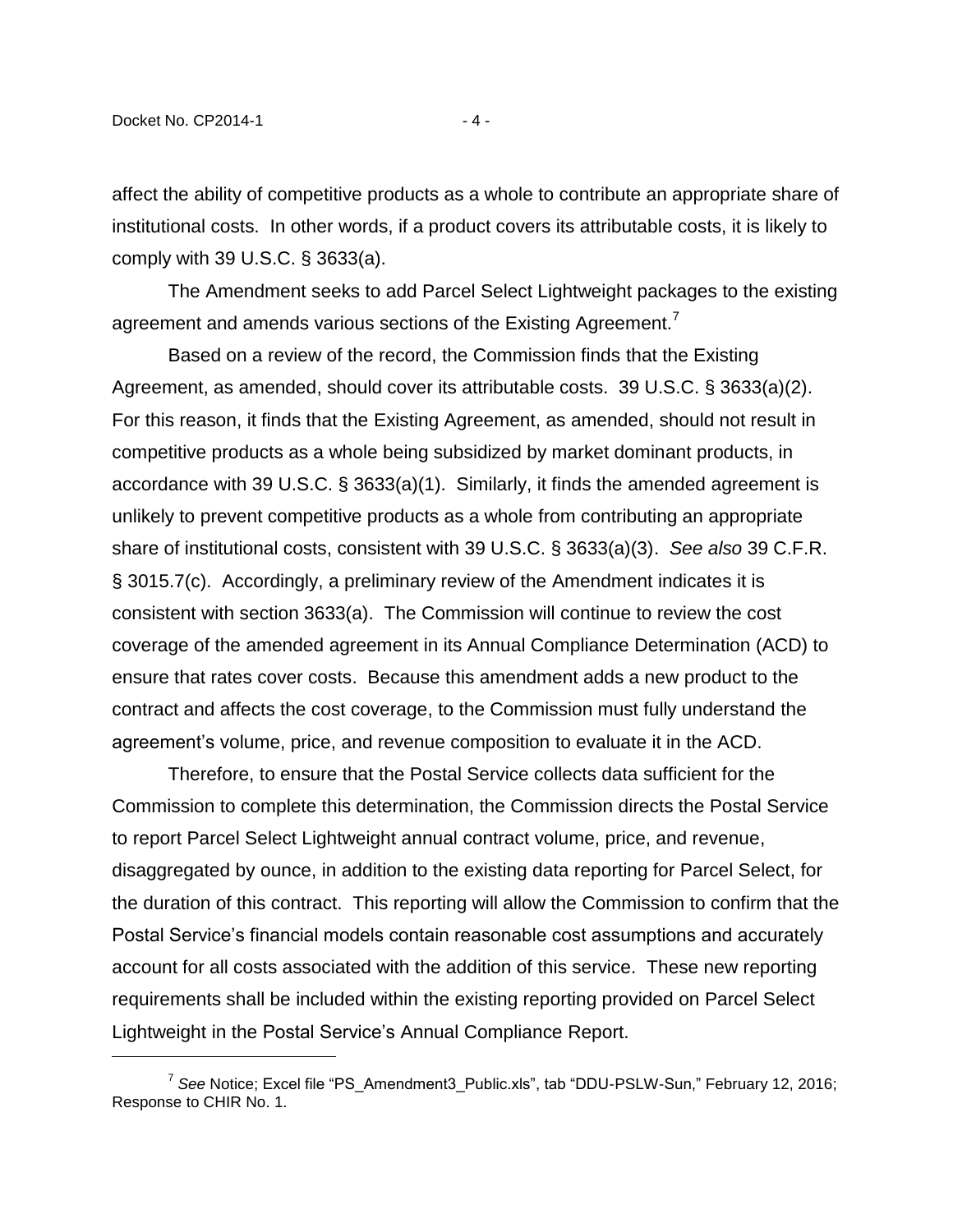*Other considerations.* The Postal Service states that the Amendment shall become effective one day after the date that the Commission completes its review. Notice, Attachment A at 1. The Existing Agreement, as amended, is set to expire five years after the initial effective date unless, among other things, either party terminates the contract with 30 days' written notice to the other party or it is renewed by mutual agreement.<sup>8</sup>

If the Existing Agreement, as amended, is terminated prior to the scheduled expiration date, the Postal Service shall promptly notify the Commission.

In conclusion, the Commission approves the Existing Agreement, as amended.

## IV. ORDERING PARAGRAPHS

*It is ordered*:

 $\overline{a}$ 

- 1. The Commission approves the Parcel Select & Parcel Return Service Contract 5 negotiated service agreement, as amended.
- 2. The Postal Service shall notify the Commission if the Existing Agreement, as amended, terminates prior to the scheduled expiration date.

 $8$  Docket Nos. MC2014-1 and CP2014-1, Request of the United States Postal Service to Add Parcel Select and Parcel Return Service Contract 5 to Competitive Product List and Notice of Filing (Under Seal) of Unredacted Governors' Decision, Contract, and Supporting Data, October 17, 2013, Attachment B at 13. Should both parties agree to renew the agreement, any such renewal is required to follow the requirements of 39 U.S.C. § 3633 and the Commission's implementing regulations of 39 C.F.R. part 3015.